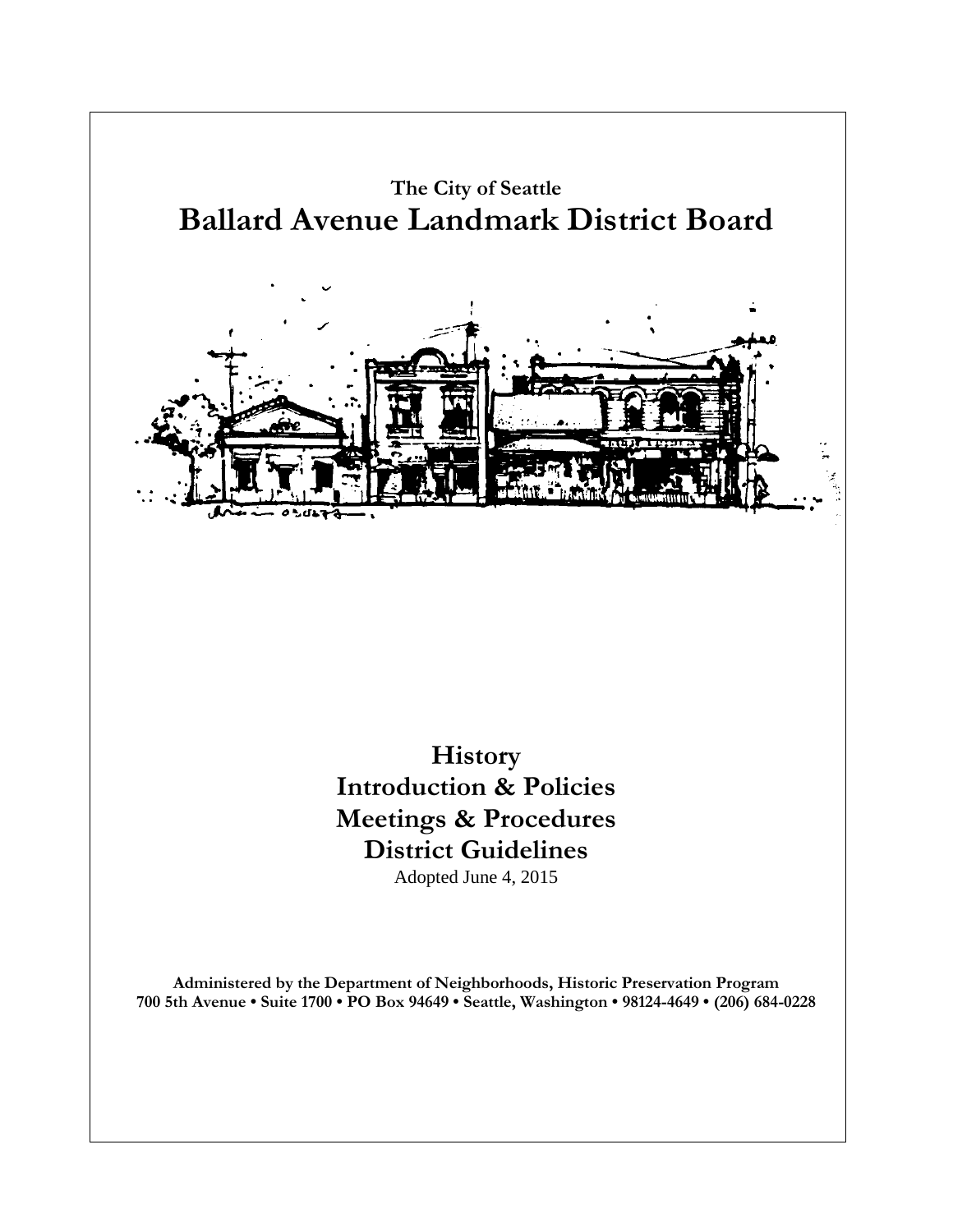# **History**

In 1887, Captain William Ballard formed the West Coast Improvement Company for the purpose of the development of the 720 acres on the north shore of Salmon Bay which were then known as Gilman Park. This development, with its easy access to the waters of Salmon Bay and Puget Sound, quickly attracted settlers and industry in the guise of lumbering and fishing. In 1890 a rail link with Seattle was joined, the town was incorporated, and its name changed to Ballard.

Ballard's development was rapid, and by 1895 it was home to the world's largest shingle industry, employing some 570 men. Indeed, much of the material used in the rebuilding of Seattle following the disastrous 1889 fire came from Ballard. By 1904, Ballard's twenty mills had reached a daily output of three million shingles. The Salmon Bay fishing fleet has long called Ballard its home port, and many still so regard it. Rapid development was not achieved without cost, however, and shortage of water (Seattle refused to share its Cedar River supply) as well as sewage and school funding problems, brought about the annexation of Ballard by Seattle in 1907. At that time Ballard was the seventh largest city in Washington, with a population of 10,000.

The area now comprising the Ballard Avenue Landmark District was Ballard's business district and main artery, complete with streetcar and interurban service, until that role was assumed by Market Street and Ballard Avenue became a quiet backwater area. However, the stasis that

resulted was important, for it effectively arrested time and development at a mid-1940s point. Thus, the unique small town main street qualities that marked Ballard Avenue still exist within the District, and it was these qualities that led to the recognition of the importance of the heritage of this area. Among these qualities are: the District's buildings, which provide a unique cross-sectional view of small town development from the 1890s through the 1940s, with many of the oldest buildings reflecting modifications made in response to changing tastes and styles; the use of many of these buildings for retail purposes at street level, with low-income residences on upper floors; the District's granite curbs cut locally, which are virtually intact and, in some locations, still contain hitching rings; and the street itself which, beneath its asphalt covering, is brickpaved and contains the long-disused streetcar right of way.

Community awareness of and concern for these qualities led to the nomination on January 14, 1975 of Ballard Avenue to the Landmarks Preservation Board for landmark consideration. This action was the culmination of many meetings between the Ballard Avenue Association and staff from the Seattle Office of Urban Conservation. More meetings and hearings followed the nomination until, on April 13, 1976, City Council passed Ordinance 105462 creating the District, which was subsequently signed into law by Mayor Wes Uhlman at a ceremony in the District, concurrent with a special proclamation by King Carl XVI Gustav of Sweden.

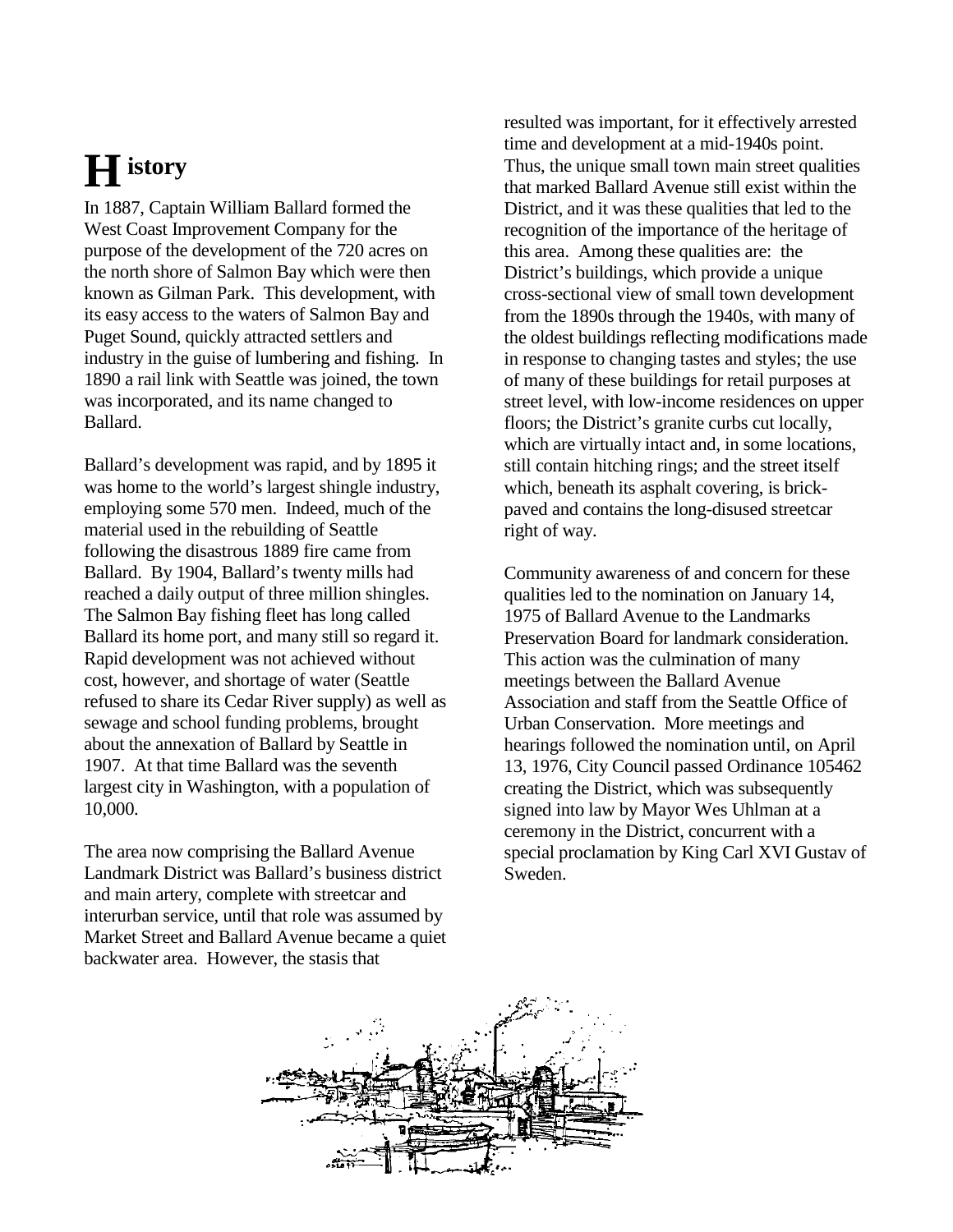## **ntroduction & Policy**

This is a statement of review policy by the Ballard Avenue Landmark District Board (hereinafter referred to as the District Board or Board), regarding proposed changes to structures and other visible elements within the District. In accordance with the District's governing ordinance (Seattle Municipal Code 25.16), no changes may be made (including but not limited to alteration, demolition, construction, reconstruction, restoration, remodeling, painting, or signing) to the external appearance of any property, building or structure in the District, which is visible from a public street, alley or way, or construct a new building or structure in the District without first receiving a Certificate of Approval, issued by the Director of the Department of Neighborhoods. The following is a brief statement of the procedures involved in acquiring such certificates and guidelines upon which decisions to issue or deny them will be based. Existing buildings, structures, colors, uses and signs may be maintained without the requirement for a Certificate of Approval, so long as no changes are involved. **I Introduction & Policy**<br>This is a statement of review policy by the<br>Ballard Avenue Landmark District Board



The District Board will respond to questions or proposals concerning developments in the District. It will attempt to encourage new ideas and will, in working with the people involved, keep in mind the basic purposes of the District's governing ordinance (SMC 25.16), these being to protect the historical and architectural values and significance of the District; to create and maintain a continuity of the architectural characteristics, arrangement and general design of the buildings.



## **District Board Meetings**

The Board will conduct regular meetings at 9:00 a.m., the first Thursday of each month, at a location within the District or at the Ballard Neighborhood Service Center, 5604 22<sup>nd</sup> Ave NW. Additional Board meetings may be called as the need arises. The Board may be reached by contacting the Board Coordinator at the Department of Neighborhoods, Historic Preservation Program,, 700 5th Avenue, Suite 1700, PO Box 94649, Seattle, WA 98124-4649, telephone 206-684-0229.

## **Informal Procedure**

The District Board welcomes and encourages preliminary discussions with architects, designers, owners, tenants or other interested parties in order to clarify guidelines, criteria and application procedures and to review proposed plans. Preliminary and informal meetings with interested parties will help avoid denial of the Certificate of Approval, along with consequent re-negotiation. Such preliminary meetings will benefit the applicants as well as the District and will promote better awareness of those factors that contribute to the variety and character of the District.

## **Certificate of Approval Application Procedure**

At the time of formal application for a Certificate of Approval, in order to properly evaluate applications, the District Board will ask the applicant to provide a complete written description of the proposal, photographs of existing conditions, working drawings, color and material samples, and other documentation that may not normally be required for a permit in areas outside the District. Once an application for a Certificate of Approval has been submitted to the Board Coordinator, the Board Coordinator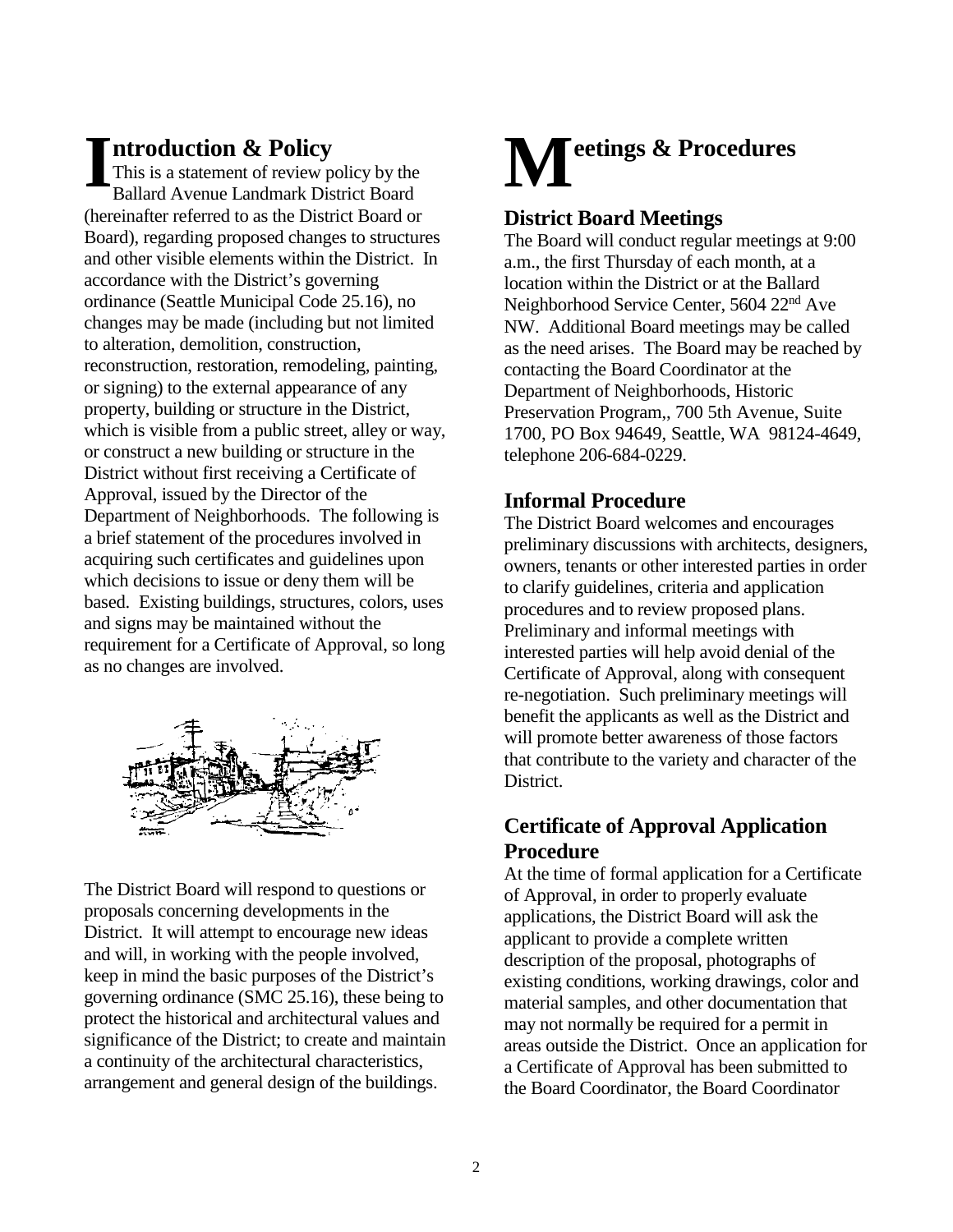will have 28 days in which to determine whether the application is complete and to notify the applicant in writing. Once the applicant has been deemed complete, the District Board will have 30 days from such receipt of a complete application to conduct a public hearing on the matter and, by a duly approved motion, to recommend to the Director of the Department of Neighborhoods that the application be granted, granted with conditions or denied.

## **Appeal Procedure**

If an application for a Certificate of Approval is denied, the Director of the Department of Neighborhoods shall issue a written notice of denial to the applicant. If the District Board does not recommend granting, granting with conditions or denying of an application within the time provided for such recommendation, the application shall be deemed approved and a Certificate of Approval issued, unless the Board's action has been deferred in accordance with an agreement between the Board and the applicant.

Appeal of a denial of Certificate of Approval may be made to the City Hearing Examiner within 14 days of the notice of denial. The Hearing Examiner may reverse or modify the appealed denial only if the denial was in violation of the District's governing ordinance (SMC 25.16) or Guidelines.



### **Preamble**

Throughout the City of Seattle there are few areas that still retain an individual identity of consistent architectural or historic character and qualities. Ballard Avenue is one of those few areas and still contains many elements that are reminders that Ballard was founded on this site as a small and hopeful independent community made up largely of Scandinavian settlers or resettlers. Its economic foundations lay in the

establishment of industries relating to the rich natural products of the region: fishing and lumbering. Although Ballard is younger than Seattle and did not retain its independence overly long, it still possesses the qualities of a small, turn-of-the-century American town. To this day, aspects of Ballard's ethnic heritage are reflected in the District's buildings and businesses.

Therefore it is the purpose of the District Guidelines to assure maintenance of existing integrity, unity and coherency of the District and/or to re-emphasize intrinsic qualities of a small, relatively self-contained community. The District Guidelines shall emphasize preservation of historically and architecturally significant elements of the existing buildings, including simple, Scandinavian details, such as are in existence in some of the better of the early buildings in the District.

In considering new construction, the District Guidelines are not intended to require the reproduction or recreation of earlier buildings, but rather to recognize their qualities of scale, proportion, size and material as demonstrated by Contributing buildings in the District. In considering restoration and renovation of existing buildings, what is critical is the stabilization of significant historic detailing, respect for the original architectural style, compatibility of scale and materials. The rehabilitation standards established by the Secretary of the Interior shall serve as guidelines. The intent of the Standards is to assist the long-term preservation of a property's significance through the preservation of historic materials and features.

## **Purpose/Goals**

The purposes and goals of the District are:

1. To preserve, protect, enhance, and perpetuate elements of the District's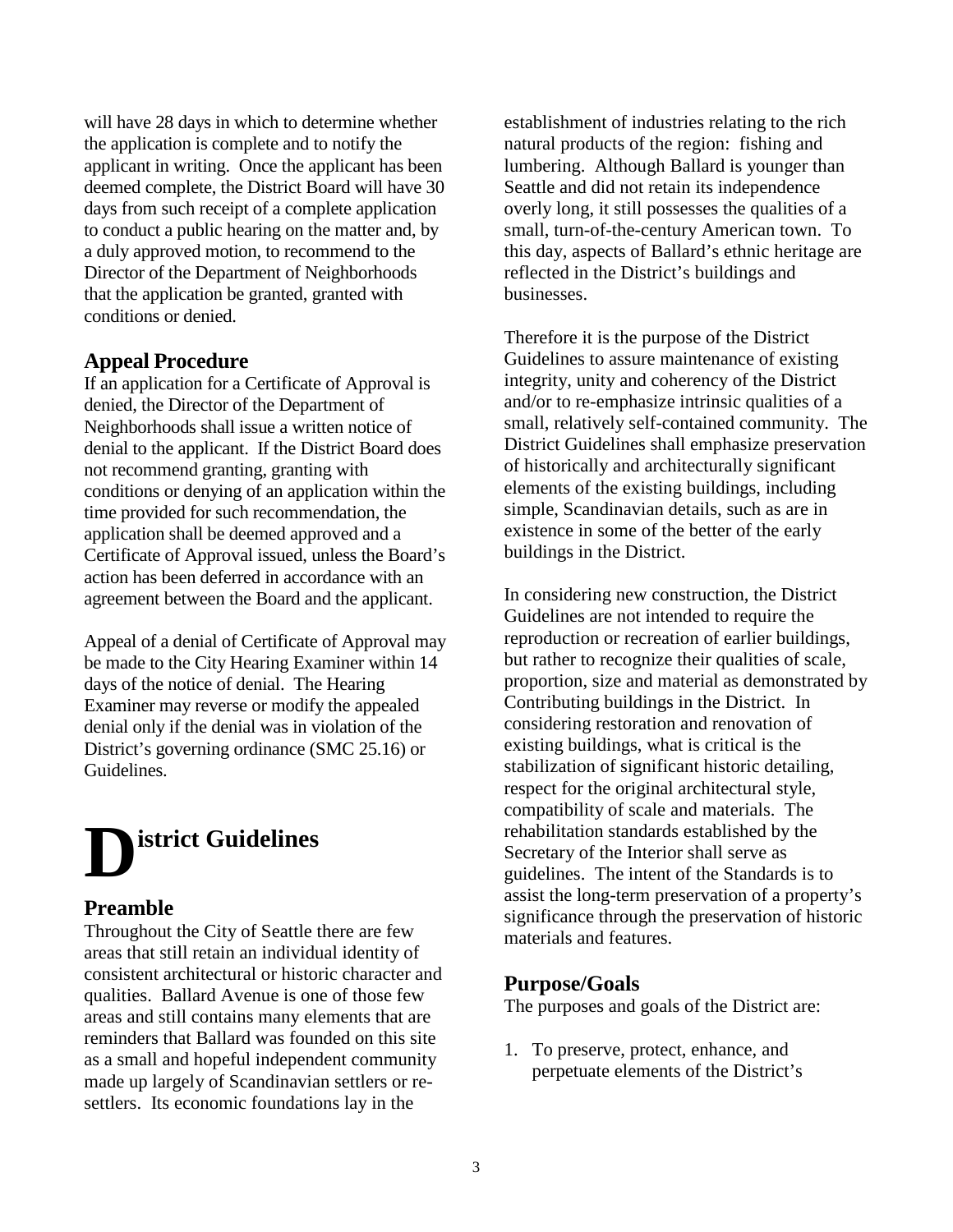cultural, social, economic, architectural, historic, or other heritage;

- 2. To foster civic pride in the significance and accomplishments of the District's past, and to provide a legacy for the future;
- 3. To stabilize and improve aesthetic and economic vitality and value of the District;
- 4. To promote and encourage continued private ownership and utilization of such buildings and other structures now so owned and used; and
- 5. To promote local identity of the area to the extent that the objectives previously listed can be reasonably attained under such a policy.

## **Criteria/Values**

The District Board shall consider the following criteria/values in the utilization of its Guidelines:

- 1. Ballard Avenue has significant interest and value as part of the development of Seattle.
- 2. Ballard Avenue exemplifies the historic heritage of the Ballard community.
- 3. A significant number of buildings within the Ballard Avenue Landmark District embody the distinctive characteristics of turn-of-thecentury modest commercial architecture. They possess integrity of location, compatibility of design, scale, use of materials, and impart a feeling of association and sense of place. The buildings within the District are categorized as follows:

**Primary Structures**: Buildings with identifiable architectural or historic significance to either the development of Seattle or Ballard; may be characterized by a distinctive architectural style, or contain

elements of design, detail, materials, or craftsmanship that were characteristic of an architectural type; may also include historic sites.

Primary Structures are defined in the National Register of Historic Places Inventory-Nomination Form for the Ballard Avenue Historic District dated 1975. These are also referred to in these Guidelines as "Contributing" buildings.

**Secondary Structures**: Buildings with less architectural or historic significance than Primary Structures but, because of scale, design, use of materials, or location, make a positive contribution to the character and appearance of the area as a whole.

Secondary Structures are defined in the National Register of Historic Places Inventory-Nomination Form for the Ballard Avenue Historic District dated 1975. They are also referred to in these Guidelines as "Contributing" buildings.

**Tertiary Structures**: Buildings with neither architectural nor historic significance, or that make no significant contribution to the visual quality of the area; may also include vacant lots.

Tertiary Structures are defined in the National Register of Historic Places Inventory-Nomination Form for the Ballard Avenue Historic District dated 1975. References in these Guidelines to "Contributing" buildings do *not* include Tertiary Structures. However, if the distinctive features of a Tertiary Structure are repaired or replaced consistent with the Secretary of the Interior's Standards, it is considered a "Contributing" building.

All buildings within the District—whether considered Primary, Secondary, or Tertiary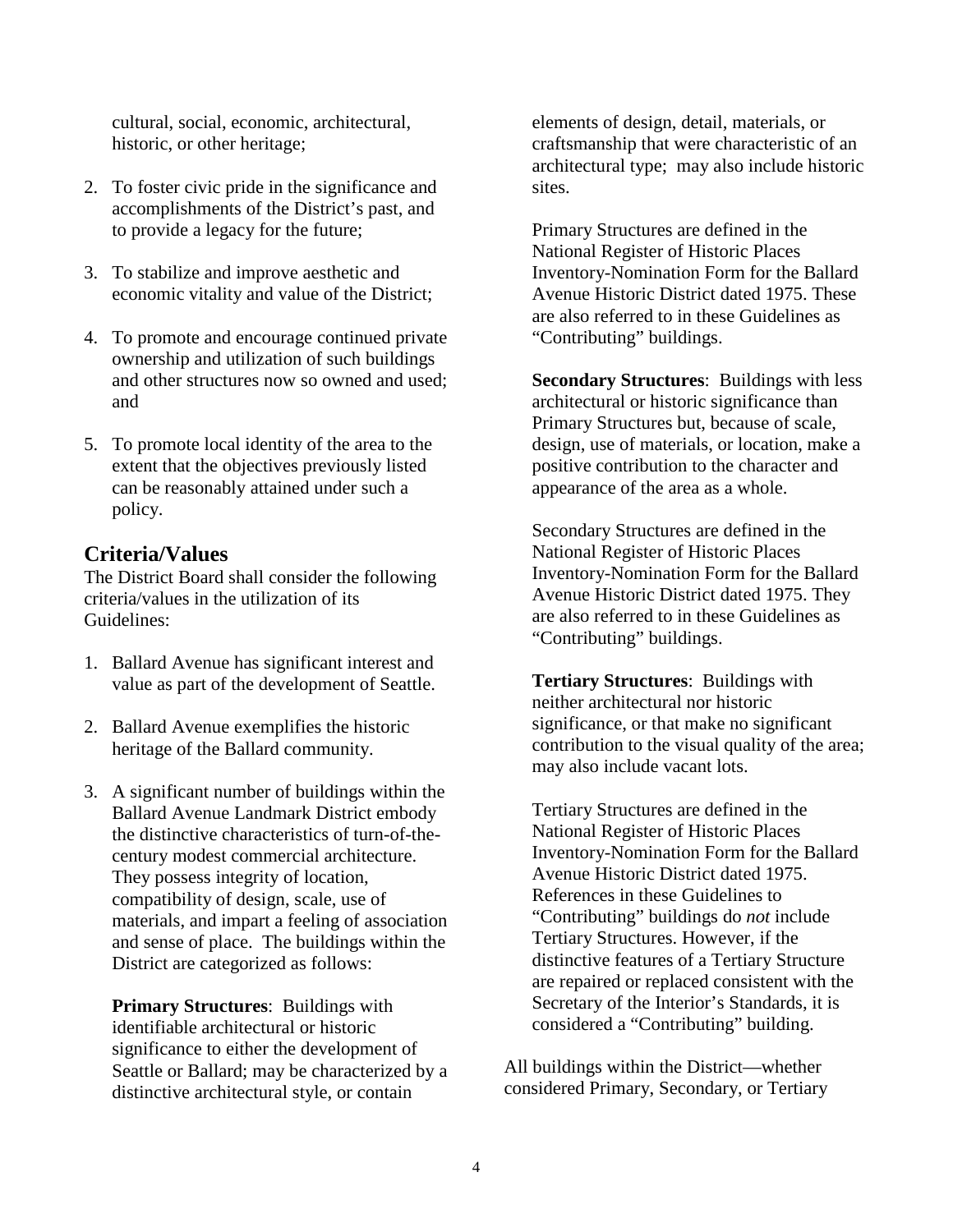Structures—are subject to regulation as provided in the District's governing ordinance (SMC 25.16).

## **Guidelines/General**

The District Board shall consider the following guidelines with respect to the District when making decisions:

- 1. Scale shall be maintained consistent with the qualities of the continuum of the District.
- 2. The District shall be pedestrian oriented on the street level.
- 3. The self-contained, small-town quality of the District shall be maintained.
- 4. The buildings, spaces, historic uses, and historic views, inventoried in the National Register of Historic Places Inventory-Nomination Form for the Ballard Avenue Historic District dated 1975 shall be respected and maintained.

## **Guidelines/Specific**

In addition to the District's governing ordinance, the following specific guidelines shall be used by the District Board when making decisions:

- 1. Park Service Preservation Briefs. The complete series of Historic Buildings Preservation Briefs developed by the National Park Service shall serve as guidelines for the District Board when making decisions. In the event of a conflict between the Preservation Briefs and the specific guidelines listed below, the specific guidelines listed below shall prevail.
- 2. Secretary of the Interior Standards. The Secretary of the Interior's Standards for Rehabilitation with Guidelines for Rehabilitating Historic Buildings shall serve

as guidelines for the District Board when making decisions. The Standards are:

- a. A property will be used as it was historically or be given a new use that requires minimal change to its distinctive materials, features, spaces, and spatial relationships.
- b. The historic character of a property will be retained and preserved. The removal of distinctive materials or alteration of features, spaces, and spatial relationships that characterize a property will be avoided.
- c. Each property will be recognized as a physical record of its time, place, and use. Changes that create a false sense of historical development, such as adding conjectural features or elements from other historic properties, will not be undertaken.
- d. Changes to a property that have acquired historic significance in their own right will be retained and preserved.
- e. Distinctive materials, features, finishes, and construction techniques or examples of craftsmanship that characterize a property will be preserved.
- f. Deteriorated historic features will be repaired rather than replaced. Where the severity of deterioration requires replacement of a distinctive feature, the new feature will match the old in design, color, texture, and, where possible, materials. Replacement of missing features will be substantiated by documentary and physical evidence.
- g. Chemical or physical treatments, if appropriate, will be undertaken using the gentlest means possible. Treatments that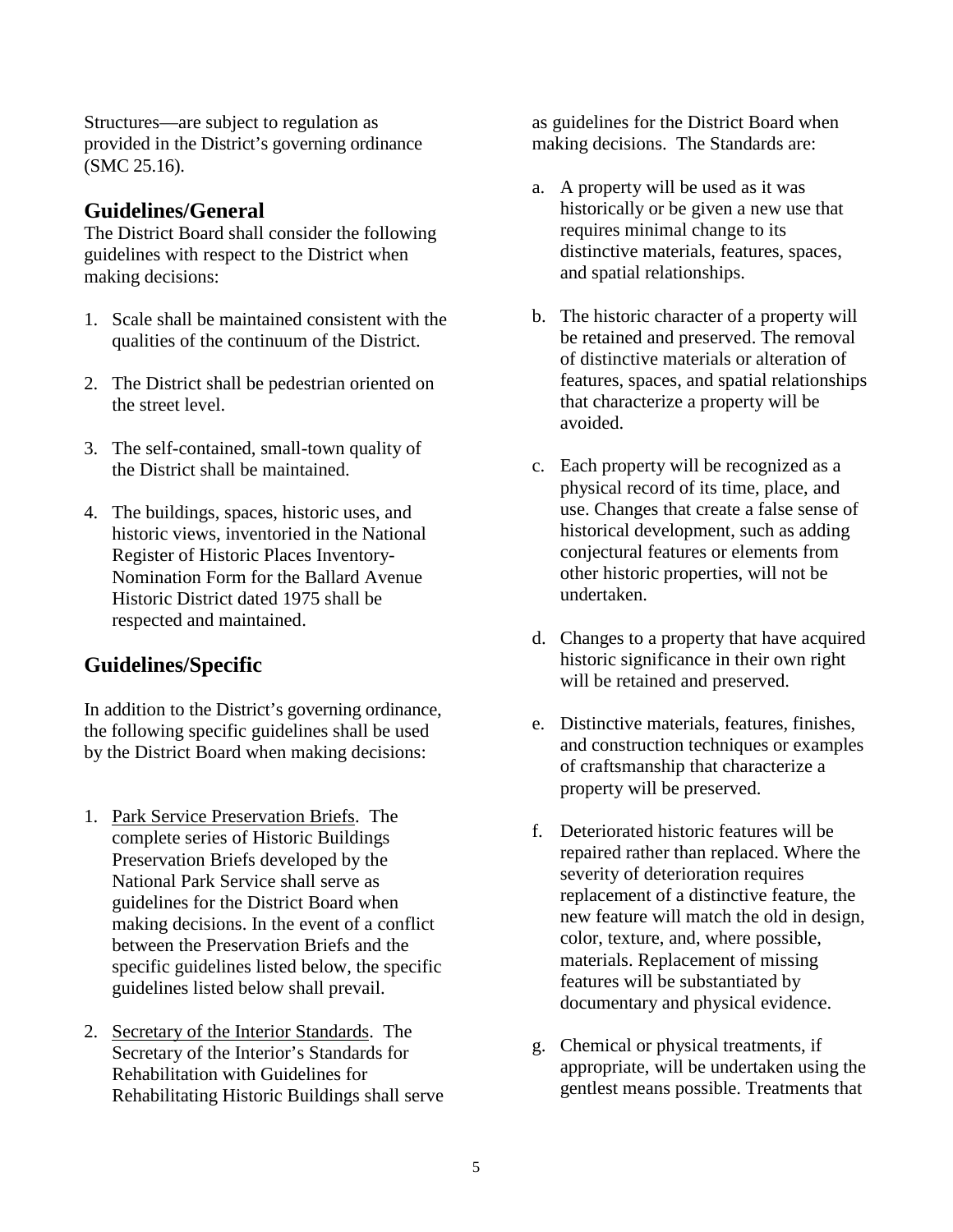cause damage to historic materials will not be used.

- h. Archeological resources will be protected and preserved in place. If such resources must be disturbed, mitigation measures will be undertaken.
- i. New additions, exterior alterations, or related new construction will not destroy historic materials, features, and spatial relationships that characterize the property. The new work shall be differentiated from the old and will be compatible with the historic materials, features, size, scale and proportion, and massing to protect the integrity of the property and its environment.
- j. New additions and adjacent or related new construction will be undertaken in a such a manner that, if removed in the future, the essential form and integrity of the historic property and its environment would be unimpaired.
- 3. Scale of Buildings and Structures. The scale of all structures, in relationship to other structures and spaces, is important. The scale shall continue to be small and relatively uniform.
- 4. Building Materials and Fixtures. Integrity of structure, form and decoration shall be respected. Building facades shall be brick, stone or stucco with wood for storefront and bay window framing and trim and may include metal decorative features. Large expanses of stucco are prohibited. Exterior light fixtures shall be in keeping with the historic character of the District. Fixtures to be installed on buildings shall employ lamps that are subdued in brightness and use either an incandescent source, or a source that

replicates the warmth and color quality of incandescent lighting.

- 5. Building Surface Treatments. Approved surface treatments shall be consistent with the historic qualities of the continuum of the District. Painted surfaces shall be repainted with subdued colors that are appropriate and consistent with the historic building and District. No paint shall be applied to unpainted brick or stone surfaces.
- 6. Street Level Facade Proportions. Buildings and the spaces between them shall relate easily and openly to the external public areas. Building facades shall have a greater proportion of voids than solids on pedestrian levels. Street level glazing shall be of commercial proportions, with minimal mullions. "Commercial proportions" implies full-width glazing from structural post to structural post. Transom windows are encouraged.
- 7. Transparency. To provide street-level interest that enhances the pedestrian environment, street level uses shall have highly visible linkages with the street. Windows at street level shall permit visibility into the business, and visibility shall not be significantly obscured by frosting, etching, extensive signage, window darkening film, or other means. The intent of transparency requirements is to encourage pedestrians to focus on the products or services offered within the space.
- 8. Landscaping. Landscaping is encouraged but not required. Approval of the use of landscaping, including window boxes and planters, shall be based on the applicant's desire and ability to maintain the landscaping.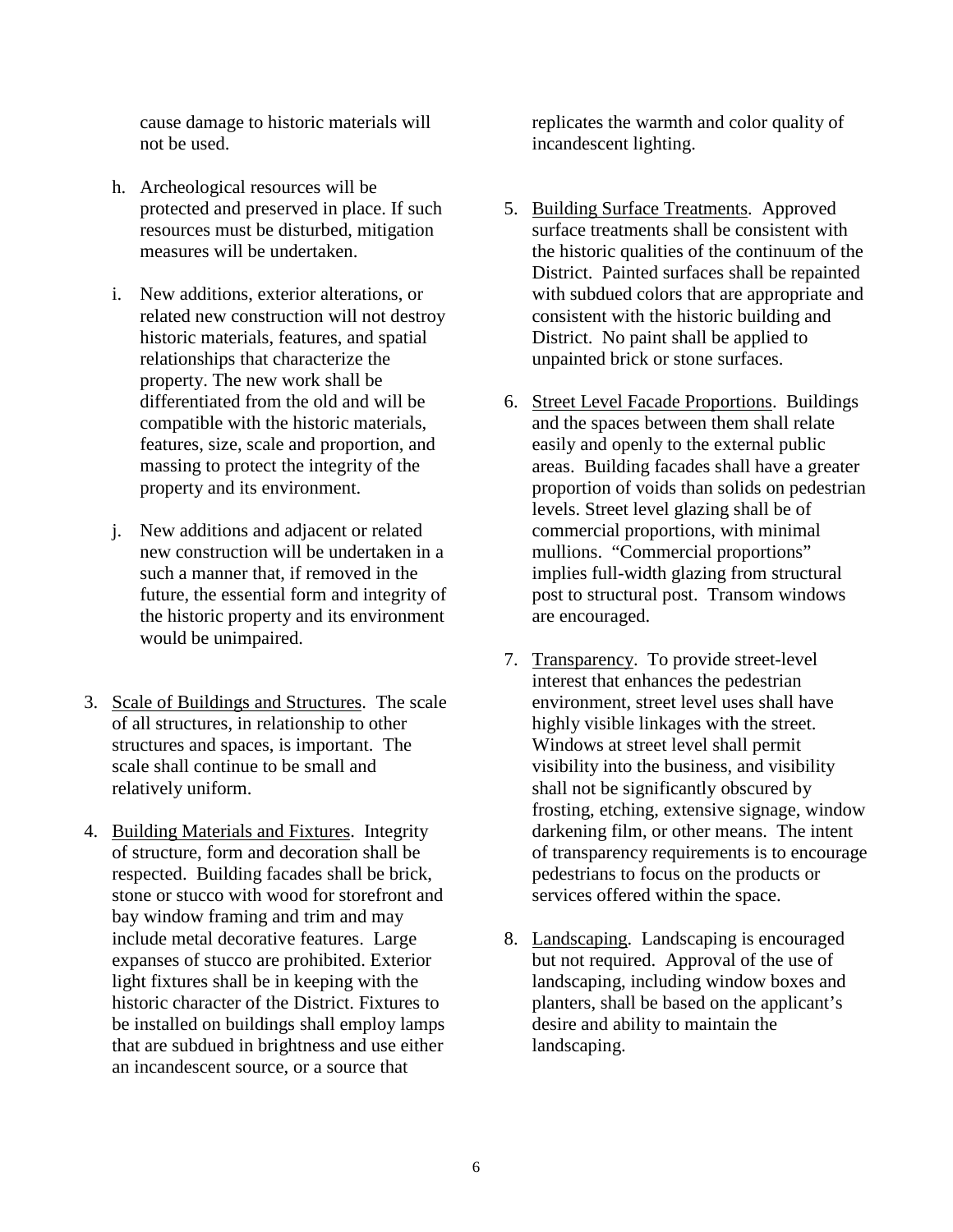- 9. Vehicular and Pedestrian Access. Vehicles, including automobiles, light- and heavyduty trucks, tractors and trailers shall be properly provided for, while at the same time, emphasis shall be placed on creating and maintaining pedestrian oriented public spaces and rights-of-way. Sidewalk surface materials conducive to pedestrian safety, and the inclusion of trees and other plant materials that add human enjoyment to the District is encouraged. Decorative treatments within the sidewalk, including special paving patterns and building entryway tiling shall be preserved. The use of alleys for services and public-oriented activities is encouraged.
- 10. Street Furniture. Approval to install street furniture will be reviewed by the Board as to its specific compatibility within the Preservation District (location, appearance, size, materials and method of attachment). Street furniture includes, but is not limited to, bollards, signal boxes, mailboxes, pay phones, trash receptacles, newspaper stands, benches, planters and vending carts that are permanent or mobile. Street furniture will be appropriately sized and sited to afford generous pedestrian flow.

Pay phones, mail boxes, trash receptacles and newspaper stands shall be located in the sidewalk zone adjacent to the curb, in line with street trees and light standards to reduce impediments to pedestrian flow and to avoid obscuring visibility into street level storefronts.

11. Parking. To mitigate the potential impacts of required accessory parking and loading on the District, the District Board strongly discourages the addition of new off-street parking spaces within the District. The Board may write a letter of support to the Department of Planning and Development for a reduction in required parking or

loading for a specific building rehabilitation project, new construction or change of use in an existing building if the Board finds that reasonable application of the parking or loading standards will adversely affect the character of the District or will not further District goals. Any new off-street parking space allowed within the District shall be integrated into the structure. The parking portion of the structure shall be architecturally compatible with the rest of the structure and the streetscape. If parking is provided at street level, such parking shall be separated from the front façade by an intervening use such as a commercial storefront or building entrance or lobby, a minimum of 12 feet in depth.

- 12. Awnings. Marquees and retractable awnings will be encouraged at street level. Shiny, high-gloss materials are not appropriate. Awnings shall be retractable. Distinctive architectural features shall not be covered, nor shall installation damage the structure. Signing will be allowed on awning valances, but not on valance returns. Awnings may be installed on upper levels where appropriate. No signage is allowed on the sloping "roof" of an awning. Curved awnings are prohibited.
- 13. Signs. All signs on or hanging from buildings, windows, or applied to windows, are subject to review by the District Board. Sign applications will be evaluated according to the overall impact, size, shape, texture, lettering style, method of attachment, color, and lighting in relation to use, the building and street where the sign will be located, and the relation of the sign to other signs and other buildings in the District. The primary reference will be to the average pedestrian's eye-level view, although views into or down the street from adjacent buildings will be an integral feature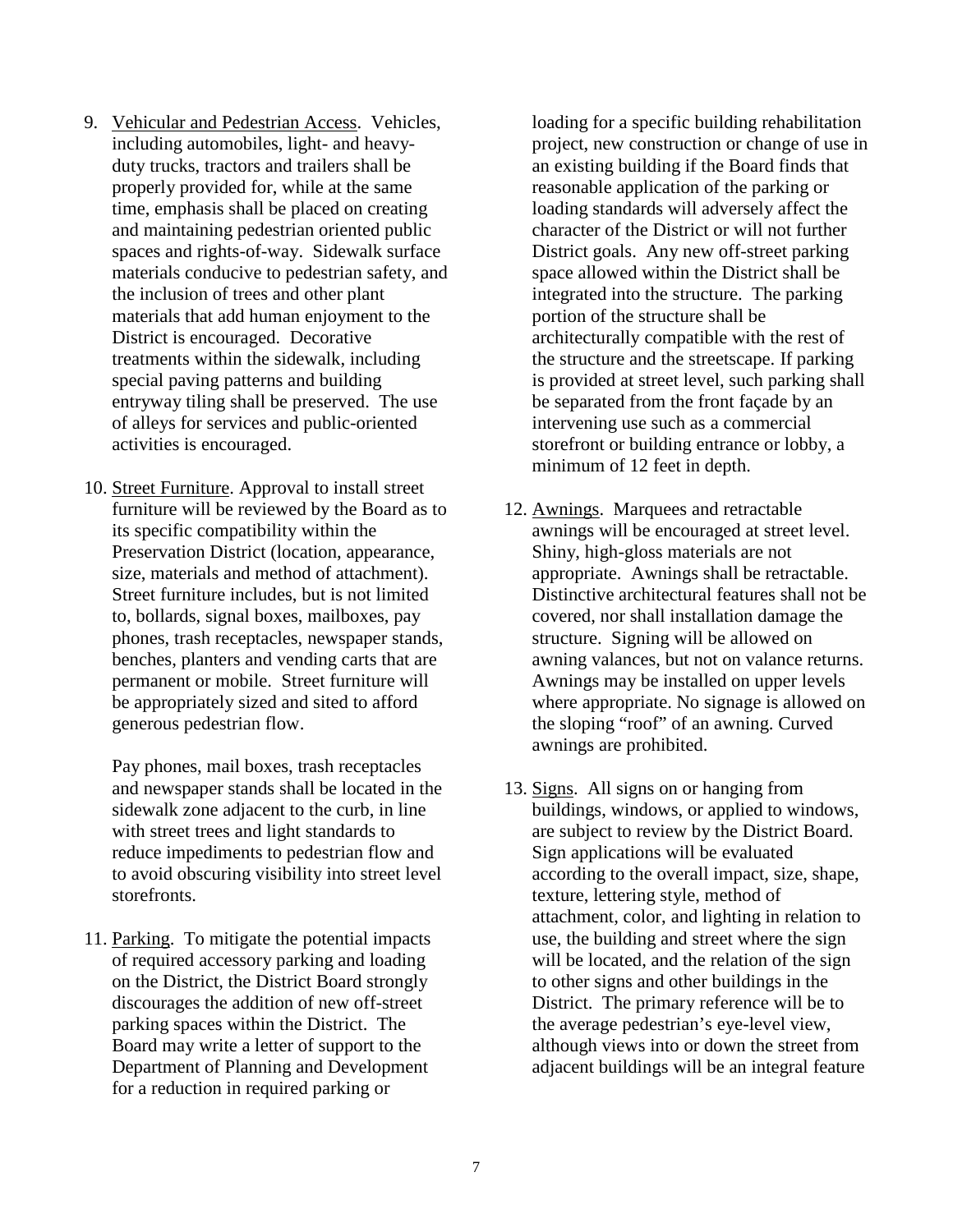of any review. Multiple signs are discouraged.

A "sign" is any medium, including its structure and component parts, that is used or intended to be used to attract attention to the subject matter for advertising, identification, or informative purposes, consisting of works, letters, figures, designs, symbols, motions, illuminations, or projected images and including but not limited to banners, pennants, balloons, streamers, and strings of light bulbs. The provisions of these guidelines apply to at least the following: (1) any sign located outof-doors; (2) indoor signs located within three feet of a window and visible from the street, sidewalk or other public place; and (3) "place of business" identification signs. Street numbers applied to building fronts shall not exceed four inches in height and shall be subdued in color.

The intent of sign regulations is to ensure that signs relate physically and visually to their location; that signs reflect the character and unique nature of the business; that signs do not hide, damage, or obstruct the architectural elements of the building; that signs be oriented toward and promote a pedestrian environment; and that the products or services offered be the focus, rather than the signs.

a. Sign Materials. Painted signs in storefront windows and single-faced, flat–surfaced, painted wood signs are preferred. Vinyl letters are allowed. Extruded aluminum or plastics are discouraged and may not be allowed.

b. Storefront Signs. The size, graphics, and content of painted or vinyl signs applied to storefront windows and doors should allow visual access to the interior of the building, and should be dark or

subdued in color. Opaque backgrounds or opaque lettering are not allowed to the extent they do not allow visual access to the interior of the building. No signage may be installed on any storefront window in the portion of the window between four to six feet above the sidewalk.

- c. Blade Signs. Blade signs (double-faced projecting signs hanging perpendicular to the building), that are consistent in design with District goals are encouraged. Blade signs shall be installed in a manner that is in keeping with other approved blade signs in the District. They shall not hide, damage, or obscure the architectural elements of the building. Typically, blade signs are limited in size not to exceed eight square feet. Structural supports for hanging signs shall be of a dark or subdued color. Blade signs incorporating neon of any kind are not permitted.
- d. Symbolic Three-Dimensional Signs. Symbolic, three-dimensional signs, such as a shaving mug, barber pole, pawn shop symbol, or other symbols illustrating the product being sold on the premises, are acceptable provided they meet other sign guidelines. Signs shall reflect the character and use within.
- e. Off-Premise Signs. Off-premise signs are prohibited except where areas have been reserved for groups of signs or for signs that identify the District as a whole as approved by the Board.
- f. Sign Lighting. Sign lighting shall be subdued in brightness and use either an incandescent source, or a source that replicates the warmth and color quality of incandescent lighting. Internally illuminated cabinet signs and backlit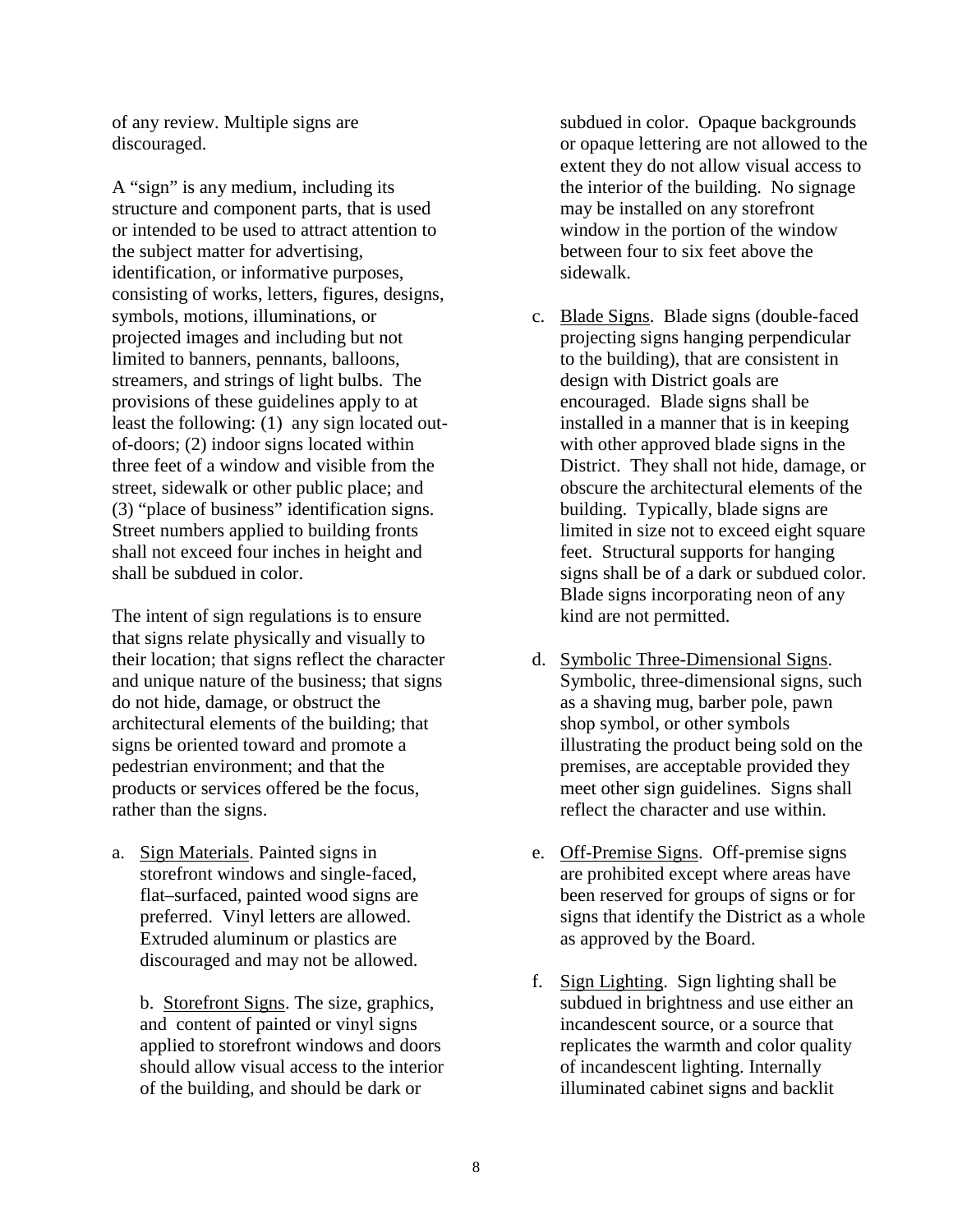awning signs are prohibited. A cabinet sign is a sign that contains all the text and symbols within or upon a case that encloses lighting. A backlit awning sign is a sign consisting of vinyl or painted letters on an awning, illuminated by a light inside the awning. Signs that flash, blink, vary in intensity, revolve, or are otherwise in motion or appear to be in motion are not permitted.

g. Neon Signs. Neon signs are generally discouraged. Letter style, color, intensity and overall impact of the neon sign shall be evaluated for compatibility with the other signs and buildings in the District. Neon signs shall be designed to reflect the unique nature of the use within. Mass-produced neon signs are strongly discouraged.

The number of allowable neon signs is limited to one for each ten linear feet of business frontage or portion thereof. Signs need not be spaced one per ten feet, but may be clustered, provided the grouping does not obscure visibility into the business. Permitted neon signs may be located in transom windows. Neon colors shall be subdued. Neon is permitted only as signage and shall not be used as decorative trim.

14. Additions to Existing Buildings.

Additional stories to existing buildings are discouraged unless they were original to the structure.

It is not appropriate to construct an addition if it will detract from the overall historic character of the principal elevation and the site or if it will require the removal of a significant building element or site feature.

An addition shall be compatible with the existing building in mass, materials, color, and relationship of solids to voids in the exterior walls, yet make the addition discernible from the original.

Vertical additions that were not original to existing buildings shall be set back a minimum of 15 feet from the front lot line and shall be evaluated according to the visual impact to the existing building. The total building height (measured from the center of the streetfacing façade to the highest projection) shall be no taller than 50 feet. Elevator penthouses, parapets and mechanical equipment may exceed the 50-foot height limit but shall be evaluated for their overall impact to the building and the District.

New additions shall not destroy, damage, or alter the character-defining features of the existing building.

The size and the scale of an addition shall be limited in relationship to the existing building so that the addition does not diminish or visually overpower the building.

### 15. New Construction Guidelines:

a. Design.

New construction shall be visually compatible with the predominant architectural styles, building materials, and inherent historic character of the District.

The complexity of the form and shape of new buildings shall be compatible with, but discernible from, Contributing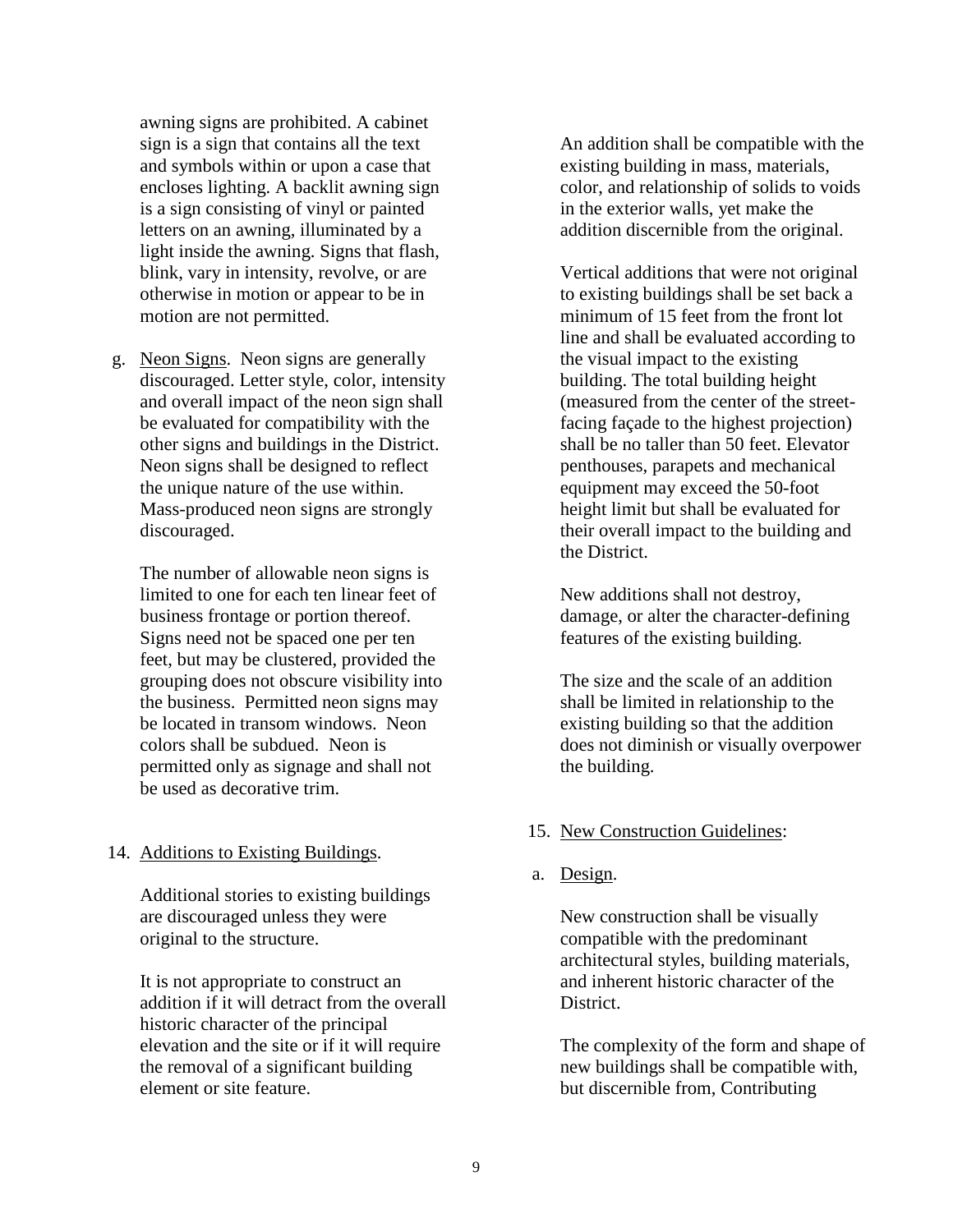buildings. The degree to which a new building is simple or complex in form and shape shall be based upon the dominant characteristics of Contributing buildings.

Massing of any new building must be consistent with Contributing buildings.

Imitations, reproductions, or copies of buildings that formerly existed in the District are not permitted.

b. Site.

*District Precedent: The property line is typically the line of the building footprint. Street facades are uniformly located at the front property lines creating a strong street edge definition. District structures form continuous street walls with little or no ground-level or upper-level setbacks.*

In terms of setback, orientation, spacing, and distance from adjacent buildings, new construction shall be compatible with Contributing buildings.

Ground-level and upper-level setbacks from front and side property lines are discouraged.

#### c. Height.

*District Precedent: Contributing buildings have a consistent pattern of building heights ranging from one to three stories.*

A new building shall be no taller than 50 feet (measured from the center of the street-facing façade to the highest projection). Elevator penthouses, parapets and mechanical equipment may exceed the 50-foot height limit but shall

be evaluated for their overall impact to the building and the District.

The height of the first floor shall be at least 12 feet, measured from floor to ceiling.

Gateway structures shall be at least two stories in height. There are three gateways in the District. The following lots form the three gateways. Each lot is a part of the Gilman Park Addition, the relevant portion of which is depicted on Exhibit "A" to SMC 25.16. Structures on these lots are considered gateway structures:

West gateway: Block 72 Lots 1 and 2; and Block 73 Lot 9;

North gateway: Block 73 Lot 5; and Block 74 Lots 3,4, and 37; and

South gateway: Block 70 Lots 7 and 8; Block 75 Lot 14; and Block 76 Lot  $22<sub>1</sub>$ 

#### d. Facades.

*District Precedent: Facades are generally typified by horizontal divisions that create distinctive base and cap levels. Facades may also be divided vertically by pilasters or wide piers that form repetitive window bays. Street facades are frequently distinguished by heavy terminal cornices and parapets, ornamental storefronts and entrance bays, some angular bay windows, and repetitive window sizes and placement.*

Although new projects shall not attempt to duplicate original facades, the design process ought to involve serious consideration of the typical historic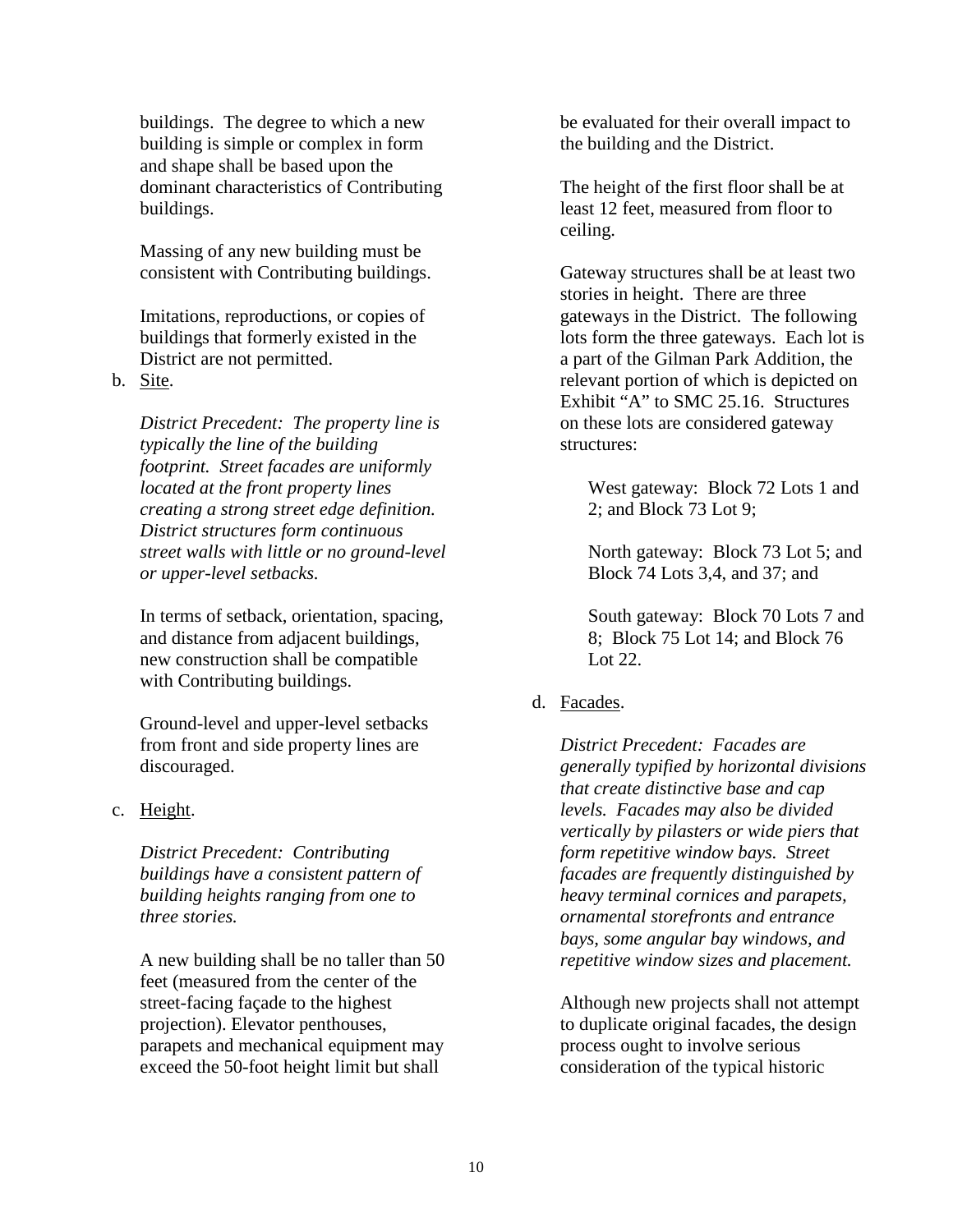building character and detail within the District.

Primary facades shall clearly have a base, middle, and top.

Street-facing walls shall have recesses, columns, bays, or entryways consistent with Contributing buildings.

The spacing, placement, scale, orientation, proportion, and size of window and door openings in proposed new construction shall be compatible with Contributing buildings.

#### e. Building Base.

Buildings are allowed a base of approximately 18-24 inches*.* Base materials shall be brick, concrete, sandstone, or granite, and may be poured, cut-to-fit or unit-paved. Brick pilasters are preferred and tile may be used on the base portion of pilasters. Tile and wood are the preferred materials between pilasters beneath storefront windows.

#### f. Doors/Windows.

The relationships of width and height of doors and window openings and the ratios and rhythms of openings to solid walls shall be consistent with the style of Contributing buildings. Bay windows shall have angular or rectangular plans.

Street level windows and doors shall be glass stopped in with wood. Upper-level, double-hung wood windows are recommended. Entry doors shall be wood store doors with full-length glass.

The use of vinyl or other synthetic materials on window or door frames is prohibited.

Windows shall be consistent in shape and materials with windows of Contributing buildings in the District.

g. Entrances/Projections.

*District Precedent: Building cornices, bay windows and ornaments project beyond the main wall surface of some facades.* 

The existing rhythm of entrances and projections such as awnings and recessed entries shall be maintained consistent with Contributing buildings. Primary building entrances shall be emphasized.

h. Roof.

*District Precedent: Rooflines are typically flat with a decorative parapet wall.*

Rooflines and parapets shall reflect traditional commercial roof configurations and pitches found in Contributing buildings.

### i. Architectural Details.

*District Precedent: Most buildings in the District are simple in style with minimal detailing.* 

Architectural details may include interpretations of various traditional building elements found in the District. For example, building elements such as bracket details and moldings shall not be duplicated but may be reinterpreted.